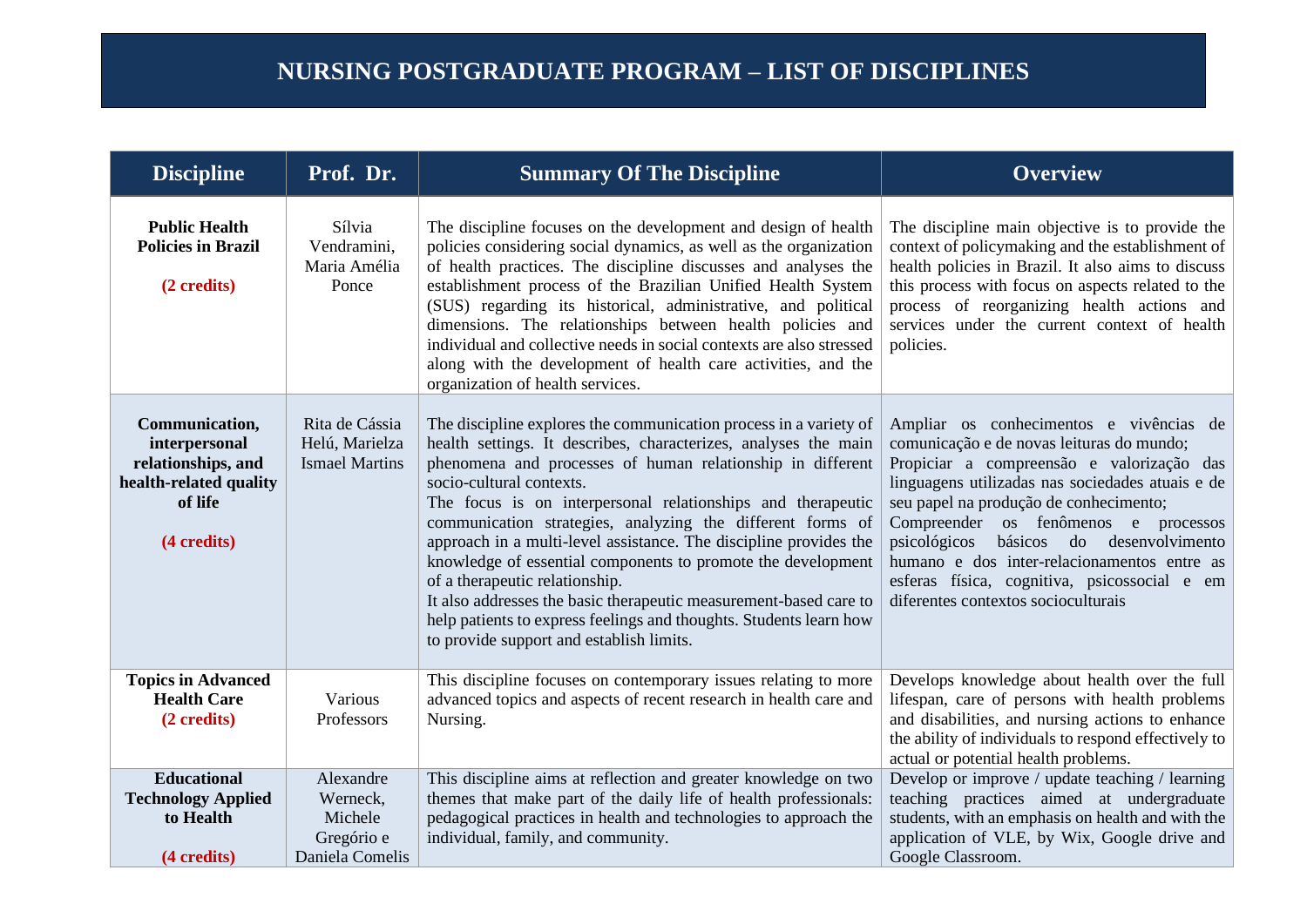| <b>Discipline</b>                                                                                   | Prof. Dr.                                                | <b>Summary Of The Discipline</b>                                                                                                                                                                                                                                                                                                                                                                                                                                                     | <b>Overview</b>                                                                                                                                                                                                                                                                                                               |
|-----------------------------------------------------------------------------------------------------|----------------------------------------------------------|--------------------------------------------------------------------------------------------------------------------------------------------------------------------------------------------------------------------------------------------------------------------------------------------------------------------------------------------------------------------------------------------------------------------------------------------------------------------------------------|-------------------------------------------------------------------------------------------------------------------------------------------------------------------------------------------------------------------------------------------------------------------------------------------------------------------------------|
| <b>Educational and</b><br>instructional methods<br>at work<br>(2 credits)                           | Vania Del'Arco,<br>Cláudia<br>Cesarino, Nádia<br>Poletti | Tutors propose in the development of the discipline, the<br>promotion of the teaching-learning process within the scope of<br>health education. It is considered the following: practical uses of<br>the communication and educational procedures; active teaching<br>methods, as well as appropriate techniques to the health area and<br>articulation with communities; organization and evaluation of<br>educational work; design and evaluation of instructional material.       | The discipline aims to contribute with the<br>students' training and qualification, providing<br>them with the knowledge of the educational<br>teaching-learning process.                                                                                                                                                     |
| <b>Paulo Freire in Adult</b><br><b>Education and the</b><br><b>Teaching Practice</b><br>(4 credits) | Vania Del'Arco,<br>Cláudia<br>Cesarino, Nádia<br>Poletti | The discipline will discuss studies on Paulo Freire's method and<br>its theoretical and practical repercussions for adult education. The<br>discipline aims the comprehension of the subject participating in<br>adult education in society.                                                                                                                                                                                                                                         | Understand the method proposed by Paulo Freire.                                                                                                                                                                                                                                                                               |
| <b>Healthcare People</b><br><b>Management</b> and<br>Leadership<br>(2 credits)                      | Lúcia Beccaria,<br>Maria Helena<br>Pinto                 | The discipline focuses on leadership theories, its cultural context,<br>and the literature reference structure of the leadership task. It also<br>aims to discuss the theoretical currents involved in the<br>management of health and nursing services.                                                                                                                                                                                                                             | Students are expected to develop leadership skills<br>in teaching and health services.                                                                                                                                                                                                                                        |
| <b>Health Care</b><br><b>Evaluation</b><br>(2 credits)                                              | Marli Jericó                                             | The discipline proposes a reflexive analysis on conceptual aspects<br>and methodological strategies of the health services' evaluation<br>and the analysis of the appraisal experiences.                                                                                                                                                                                                                                                                                             | Understand and discuss the different health care<br>appraisals carried out in health institutions from<br>several viewpoints.                                                                                                                                                                                                 |
| <b>Health innovation</b><br>and entrepreneurship<br>(4 credits)                                     | Marli Jericó                                             | The discipline covers the basic concepts of innovation and<br>entrepreneurship, focusing on the following topis: innovation and<br>creativity, innovation management, opportunities, problem<br>mapping, business model and impact, managerial tools, and<br>entrepreneurial skills. Our vision is improving health through<br>strengthening researchers'<br>capacity for innovation<br>and<br>entrepreneurship.                                                                     | Learn how to turn research results and ideas into<br>business ventures and how to create innovative<br>services in a clinical setting. Understand the<br>importance of using innovation management<br>instruments applied to health services, the<br>importance of entrepreneurship in professional<br>achievement in health. |
| <b>Trends in human</b><br>resource<br>management practice<br>(3 credits)                            | Márcia Galan<br>Perroca                                  | The discipline proposes to make a thoughtful analysis on<br>emerging issues that are having an impact on current and future<br>strategies for human management, as well as its impact on the<br>work environment, on the results of assistance and on health<br>organizations. The influence of organizational culture and its<br>impact on management policies and practices, competency<br>management, leadership and the professional practice<br>environment are also addressed. | Understand and discuss the importance of people<br>management and its emerging issues for the<br>efficiency<br>and<br>effectiveness<br>of<br>health<br>organizations.                                                                                                                                                         |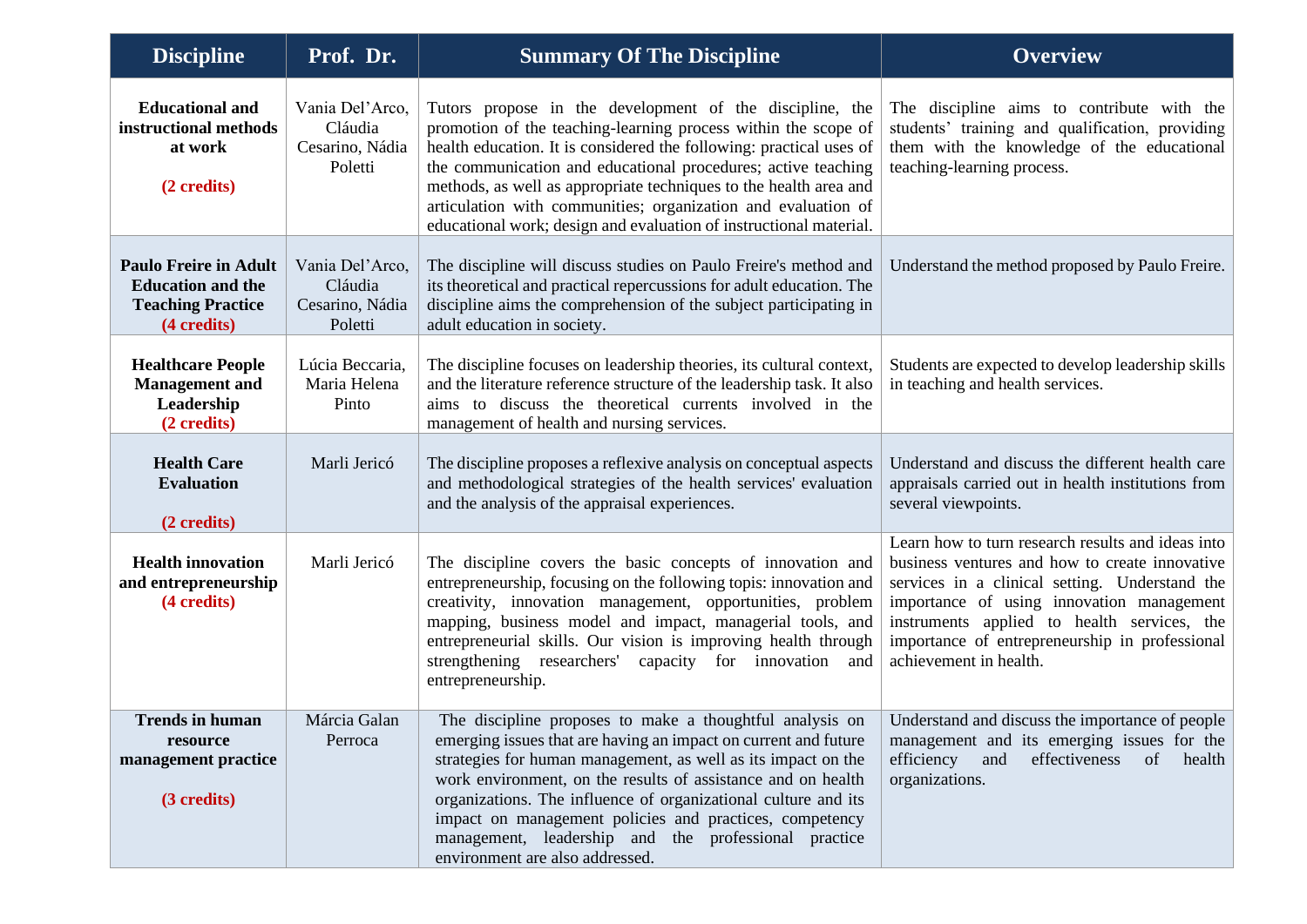| <b>Discipline</b>                                                                          | Prof. Dr.                                                                                 | <b>Summary Of The Discipline</b>                                                                                                                                                                                                                                                                                                                                                                                                                                                                                                                                                                                                                                                                                                                                                                                                                                                                                                                                                                                                                                                                                                                                                                                                                                                                                                                                                                                               | <b>Overview</b>                                                                                                                                                                                                                                                                                                                                                                                                                          |
|--------------------------------------------------------------------------------------------|-------------------------------------------------------------------------------------------|--------------------------------------------------------------------------------------------------------------------------------------------------------------------------------------------------------------------------------------------------------------------------------------------------------------------------------------------------------------------------------------------------------------------------------------------------------------------------------------------------------------------------------------------------------------------------------------------------------------------------------------------------------------------------------------------------------------------------------------------------------------------------------------------------------------------------------------------------------------------------------------------------------------------------------------------------------------------------------------------------------------------------------------------------------------------------------------------------------------------------------------------------------------------------------------------------------------------------------------------------------------------------------------------------------------------------------------------------------------------------------------------------------------------------------|------------------------------------------------------------------------------------------------------------------------------------------------------------------------------------------------------------------------------------------------------------------------------------------------------------------------------------------------------------------------------------------------------------------------------------------|
| From the project to<br>the product: stricto<br>sensu postgraduate<br>stages<br>(4 credits) | Zaida Aurora<br>Sperli<br>Geraldes Soler                                                  | The discipline is based on the presentation of the postgraduate<br>students' learning trajectory at FAMERP's Nursing Postgraduate<br>Program. It is considered the following aspects: the discussion<br>with the thesis advisor regarding the relevance of the research<br>topic; Professors and their subjects and fields of expertise;<br>Research Group; The Professor's Major Research Academic<br>Project; Theoretical Framework; the research project (An<br>introduction; Articulation of the research problem; A conceptual<br>or theoretical framework; A review of the literature; A proposed<br>methodology); An introduction; Articulation of the research<br>problem; A conceptual or theoretical framework; A review of the<br>literature; A proposed methodology; Getting Academic Credits to<br>fulfill your professional requirements; The Qualifying<br>Examination; Considerations for the elaborations of your<br>Master's Thesis; Title page; Introduction; Research problem;<br>Review of the literature; Conceptual or theoretical framework;<br>Research question(s); Methodology (participants or subjects,<br>instrumentation, procedures, data analysis); Presentation of<br>findings or results; Discussion and limitations of the study;<br>Theoretical and practical implications and contribution to the field<br>education; Conclusions; References; Appendices and<br>of<br>Attachment Files. | The goal is to present the main steps of the<br>FAMERP Nursing Postgraduate Program, in a<br>way the postgraduate students understand the<br>Nursing Postgraduate Program organization, as<br>well as the pertinence and interrelation of the<br>disciplines. Students must learn how to have a<br>critical view in all the process needed to write all<br>steps of the thesis, as well as how to be prepared<br>for the Thesis Defense. |
| Qualitative<br>methods for health<br>and nursing<br>research<br>(2 credits)                | Maria Helena<br>Pinto e Rita de<br>Cássia Helú M<br>Ribeiro                               | The discipline focuses on the conceptual, methodological, and<br>ethical principles of the qualitative research. Students must learn<br>that health and disease process is subject to a set of social and<br>cultural influences that go beyond the biological dimension.<br>Different strategies to collect and analyze qualitative data are<br>emphasized.                                                                                                                                                                                                                                                                                                                                                                                                                                                                                                                                                                                                                                                                                                                                                                                                                                                                                                                                                                                                                                                                   | The discipline aims to present fundamental<br>aspects about the qualitative research methods in<br>healthcare.                                                                                                                                                                                                                                                                                                                           |
| <b>Methods and</b><br>statistics in health<br>research<br>(5 credits)                      | Maria de<br>Lourdes,<br>Natália Sperli,<br>Moacir de<br>Godoy,<br>Cláudia Eli<br>Gazetta. | The discipline seeks to present basic principle contents for The aim of the discipline is to provide the student<br>understanding the paths to scientific knowledge to enable the with basic theoretical knowledge in scientific<br>research project elaboration, highlighting the fundamental<br>concepts of statistics and epidemiology in the use of scientific<br>research in the daily work of health.                                                                                                                                                                                                                                                                                                                                                                                                                                                                                                                                                                                                                                                                                                                                                                                                                                                                                                                                                                                                                    | research methodology and foundations of<br>quantitative and biostatistical research. So,<br>students can prepare a research project and<br>develop it with a methodological rigor.                                                                                                                                                                                                                                                       |